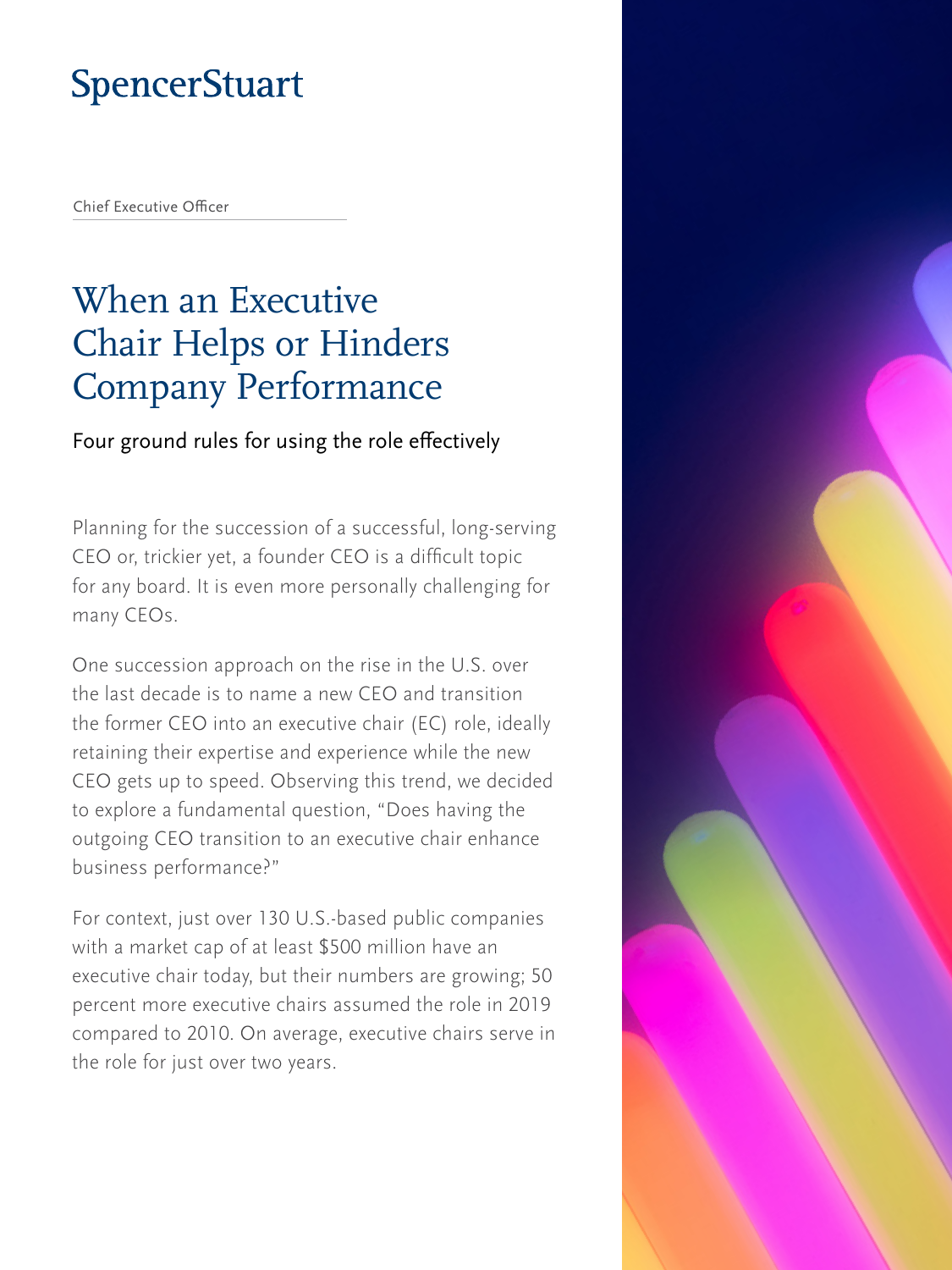So, how are these companies performing? When we examined the perfor mance of companies with executive chairs over the timeframe of the executive chair's tenure, we found that more than half - 55 percent underperformed' their peers, by an average of 17 percent. But the 45 percent of organizations with executive chairs that overperformed really overper formed — by an average of 28 percent.

Our research suggests there can be real upside to having an executive chair — when done right. To learn more about how to manage a successful tran sition to executive chair, we spoke with executives who have been through this journey — the good and the bad. We wanted to understand how the CEOs and executive chairs avoided the risks of having two prominent lead ers at the helm and to glean what they might have done differently looking back. Here are four main ground rules to consider if contemplating this path:

- **1.** The handover should be clear, visible and rapid.
- **2.** Building trust is key to success.
- **3.** The exec chair and CEO need to be clear about the division of labor.
- **4.** The board should be built around the needs of the new CEO.

## **There can only be one CEO, so the handover should be clear, visible and rapid**

A recurring theme shared by those who got it right is that a successful tran sition requires the unwavering support of the outgoing CEO. If the CEO is having second thoughts about transitioning out of the role, or has even the smallest interest in retaining operating authority, alternative succession plans should be considered. Approaching the role with the right intention is crucial for success. This is not a shared CEO role.

To build an effective CEO/EC relationship, it is imperative that the executive chair's only interest is seeing his or her successor succeed. It cannot be about defending legacy or protecting the status quo. There can only be one CEO, and it must be clear to both the internal organization and outside shareholders who that is. The board and outgoing CEO will need to accept that the new CEO will do things differently, sometimes casting his or her support behind different strategies or leaders. Many successful exec chairs have shared the belief that the board needs to be clear and unwavering in their encouragement and backing of the new CEO and celebrate new ideas and ways of working.



<sup>1</sup> Performance was measured using CAGR which discounts performance by the number of years and is not purely cumulative as opposed to TSR. We then compared average company CAGR values over the executive chair's tenure to the average CAGR of their relative peer group. Peers were generated using S&P Capital IQ's back-end algorithm that factors in (1) analyst coverage (2) financials/trade price requirement (3) company location (4) revenue and (5) industry coverage. Companies with executive chairs that are public, U.S. based, and have a market cap of +500M were included in the analysis.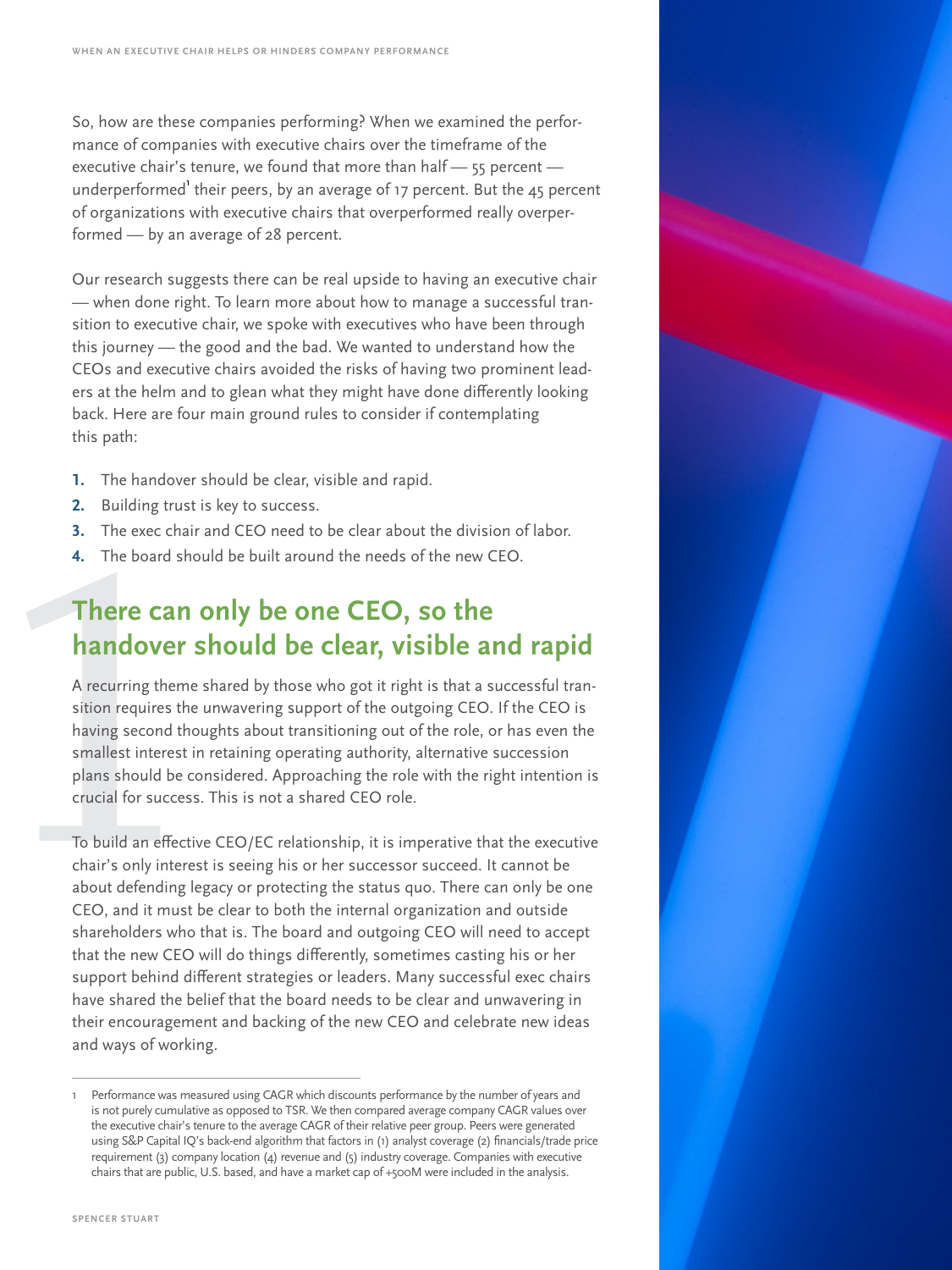The outgoing CEO should reinforce the handover in decision-making power with visible cues to the organization, for example, giving the new CEO his or her office, reminding former direct reports to go to the new CEO, removing themselves from CEO distribution lists and limiting attendance in regular executive meetings. Successful executive chairs told us that these informal actions have a big impact on the organization's view of and belief in the successor. When they see the visible support of the successor by the board and the exec chair, the larger organization can more rapidly align behind the new CEO.

Further, one recent exec chair reinforced the need to make the handover quickly. A slow release of responsibility is likely to confuse the organization and reduce the success of the next CEO. Moving quickly does not just refer to the initial transition, but also when the executive chair transitions out of the role. Our research found that companies tend to have superior performance when executive chairs have shorter tenures (less than a year).

## **Internal or external, trust has to be paramount**

As one executive chair put it: "The most important thing is to find the right successor. Nothing takes the place of having the right person in the role. Lay the groundwork and make sure you are ready for it."

**Internal or ex**<br> **be paramoun**<br>
As one executive chair p<br>
successor. Nothing take<br>
the groundwork and ma<br>
The board's responsibil<br>
the outgoing CEO, shou<br>
an executive chair struc<br>
succession research wo<br>
and whether the The board's responsibility in succession is paramount and the board, not the outgoing CEO, should independently and objectively determine whether an executive chair structure is right for the company. Our longstanding CEO succession research work points to little correlation between performance and whether the successor was promoted internally or hired from outside the organization, so boards can separate the decision about whether to have an executive chair from the decision to promote from within or hire an external successor.

The board also should consider how much of a role the outgoing CEO should play in the succession process, recognizing that he or she may have a potential bias in favor of an internal candidate or against a change agent or someone who is quite different in style or approach. Finally, one board member confided to us that knowing the outgoing CEO would be staying on as executive chair made the board much more willing to select a new CEO who had a similar profile but was not ready and was not rigorously assessed. Because directors felt he could be mentored into the job by the outgoing CEO they selected him. On reflection, that CEO was not ready and the company now has a new CEO in place after a thorough search and onboarding process.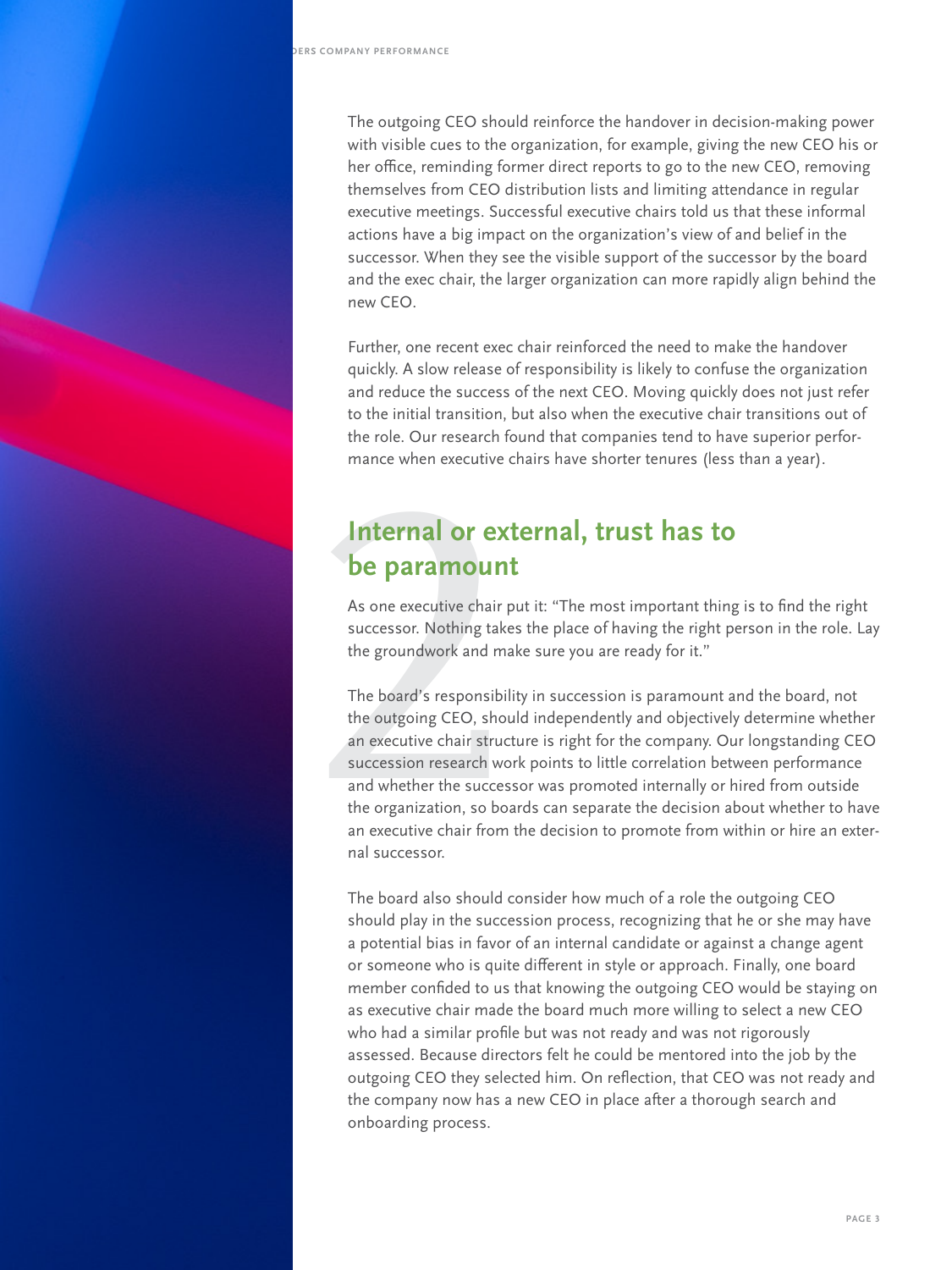It is important to be transparent during the hiring process and explicit about what the transition and division of responsibilities will look like and how the board will intervene if it is not working. Candidate skepticism about why an executive chair role is needed or how the division of responsibilities will work is natural, but you do need an incoming CEO who welcomes the additional support. However, if the rationale for or scope for an exec chair transition isn't landing well with potential CEO successors, it is worth considering why that is: whether the candidate has the right approach, the plan needs adaptation, the executive chair role is structured right or the executive chair's attitude is problematic.

Whether the successor CEO comes from inside or outside the organization, trust between the executive chair and the new CEO is critical to a successful outcome, our research shows. Outgoing CEOs have the opportunity to start building trust with internal successors by beginning to offload duties to their successor in advance of the formal transition. While it is undoubtedly easier to feel confident handing over the reins to someone already in the organization, a number of executive chairs who were succeeded by an external hire all emphasized the importance of treating the new CEO as "one of your own."

### **Who does what? Be clear about the division of labor**

the new CEO as "<br> **Who does**<br> **Of labor**<br>
In addition to buil<br>
conversation abou<br>
finds that the tran<br>
clear about how Ic<br>
she will and won't<br>
working. Here are<br> **Drame Sheware Sheep Sheep Sheep Sheep Sheep Sheep Sheep She** In addition to building trust, the executive chair and new CEO must have an explicit conversation about who owns what functions and responsibilities. Our research finds that the transition is more likely to be successful when the outgoing CEO is clear about how long he or she expects to be in the executive chair role, what he or she will and won't spend their time on, and how he or she envisions the partnership working. Here are a few tips from those who have been through it:

- » First and foremost, establish that the CEO is the ultimate decision maker. The executive chair should look to them for direction on how to best add value.
- » Make sure the executive chair's activities are transparent to the CEO.
- $\mathcal{P}$  The executive chair should involve themselves in areas where they can be helpful, but not in activities that should be part of the CEO's purview. Executive chairs can make themselves available to the CEO to answer questions such as: I'm looking at this acquisition — what are your thoughts? Would you meet with someone in your external network to get their perspective? Should we make an appearance at this event? What are your thoughts on making this org restructure?
- » View the executive chair role as being like that of a coach or mentor.
- » Before involving themselves in something, the executive chair should consider: How is this leveraging the current CEO? The executive chair should be available to help make the decisions but understand those decisions (for good and bad) are ultimately not his or hers to make.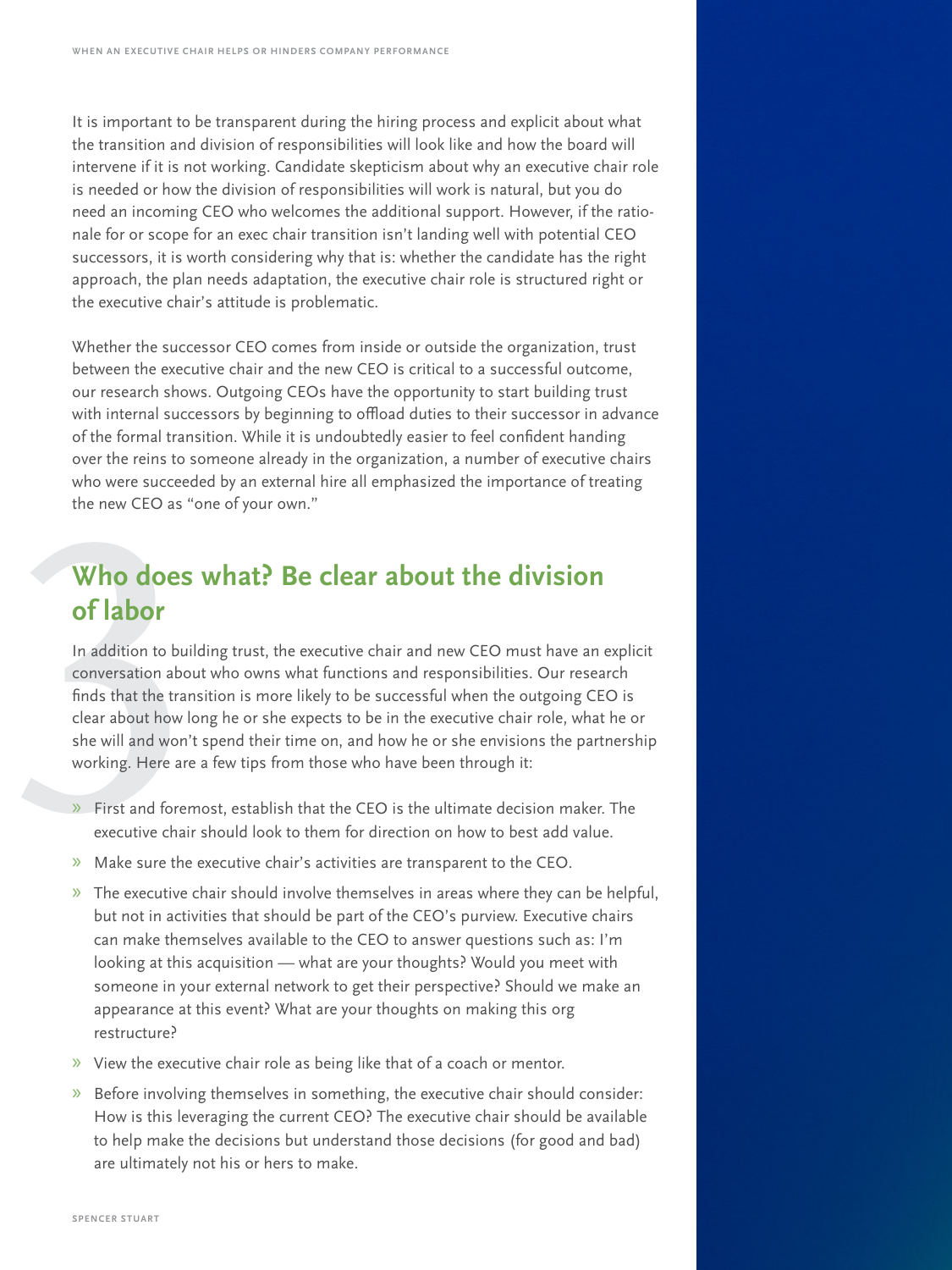# Executive Chair Responsibilities

In this unique role, the exec chair is a non-independent member of the board and a member of management, making it even more important to clearly define the specific responsibilities of the role. Here are the most common responsibilities of an exec chair from a variety of successful transitions:

- » Advising during the transition of the chief executive officer
- » Focusing efforts on corporate strategy, strategic customer and partner relationships, and corporate development
- » Signing financials
- » Managing specific projects (JV, partnerships, new product launch, etc.) and other assignments delegated by the board
- » Attending meetings as needed with the board, company leadership, business partners, vendors, employees and others
- » Subjecting oneself to normal governance procedures relating to board membership
- » Assisting the board with its oversight of the company's risks
- » Communicating to both internal and external stakeholders, as appropriate
- » Acting as a liaison between the board and management
- » Creating alignment with the board and management and supporting the execution of the strategy
- » Setting the board meeting calendar and general board oversight
- » Setting the agenda for board meetings (in partnership with the CEO and the lead independent director)
- » Presiding over the company's regular meeting of shareholders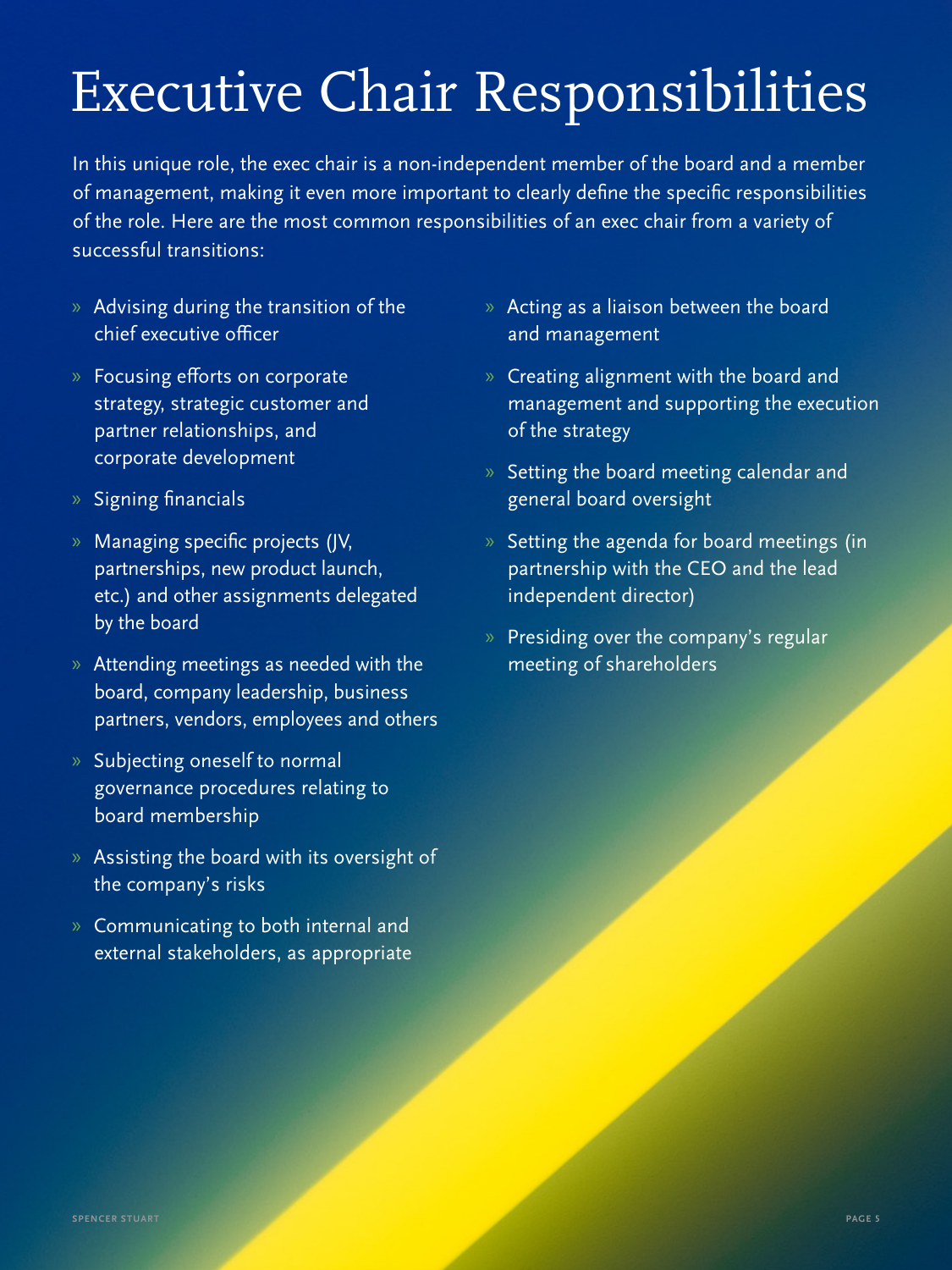## **Keep in mind whose board it is**

**Keep in min**<br>It is important that al<br>clear with the lead ind<br>skills, experience and<br>emulate. Further, the<br>the board and individ<br>particular — and not<br>the board or to heavil<br>CEO needs to know a<br>company's challenge<br>The execu It is important that all parties involved recognize that the CEO needs to be clear with the lead independent director or chair of the board about what skills, experience and style will be most helpful for the executive chair to emulate. Further, the new CEO should develop a strong relationship with the board and individual directors — the lead independent director, in particular — and not allow the executive chair to become a gatekeeper to the board or to heavily influence board composition. To be effective, the CEO needs to know and respond to the questions the board has about the company's challenges and the leadership issues the CEO is facing.

The executive chair plays an important role in setting the right tone for the board and new CEO. He or she should ensure the CEO is presenting and directing the conversation with the board. One executive chair noted how his CEO found it helpful to meet before board meetings to get guidance on potential hot spots with certain board members. Finally, one recommendation from a CEO and exec chair who had a particularly good relationship with the board was to have a regular cadence of discussions with the executive chair, CEO and independent chair/lead director and, in their case, the chair of nominations and governance committee, to candidly discuss the aspects of the exec chair and CEO roles that were and were not working.

\*\*\*

While it is tempting for boards to assume that adding an executive chair will reduce the risk associated with a CEO transition, our analysis suggests it is a more complicated decision that should be made case by case. That being said, when the transition is done right, an executive chair can be a huge asset to an organization and we expect to see more boards adopting the executive chair model, given the potential for enhanced value creation. We also believe that the continued pressure for split CEO and chair roles will spur more boards to name an executive chair to help keep outgoing CEOs close. However, it is important to note that deciding to use the exec chair role as part of your succession plan is not just to avoid poor performance but to actually outperform which has not been the case for many of the boards that have taken this approach. Hopefully, these tips from those who have created value — and those that have struggled — will provide the insight CEOs and boards considering the role of the executive chair need to make the best decision for their companies.

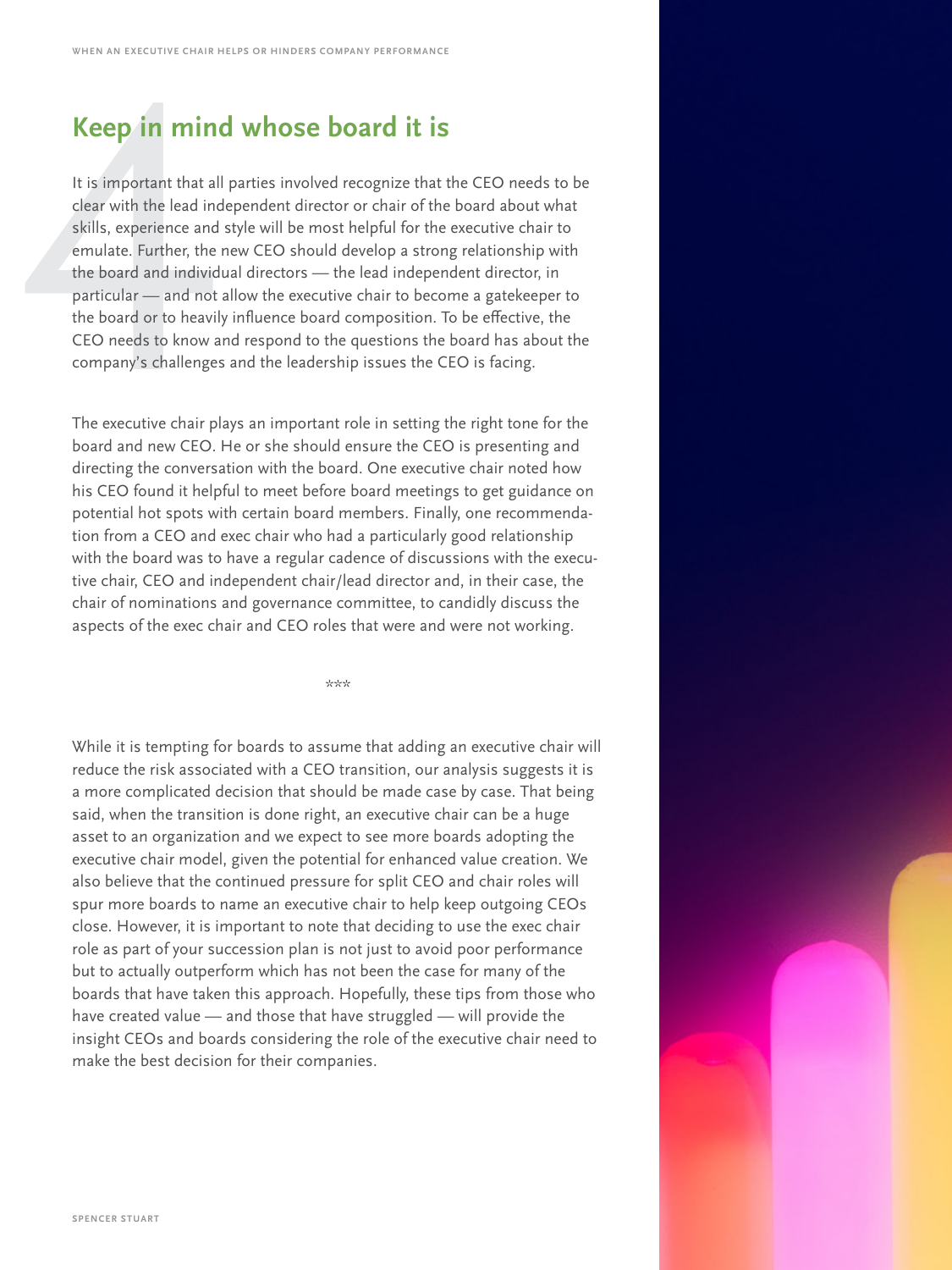